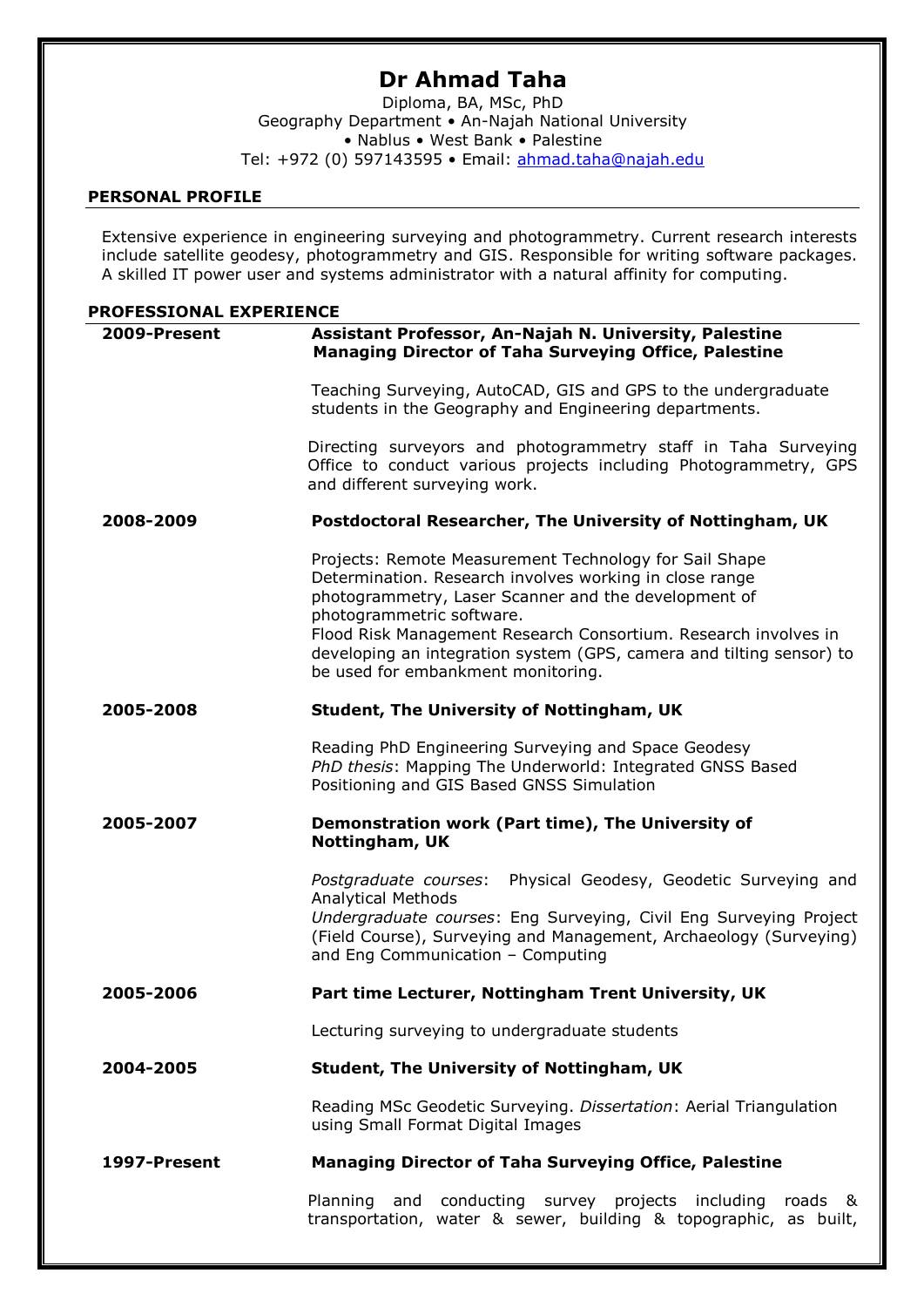photogrammetry and GPS work. Used by the court and other people as an expert to evaluate properties price.

## **2002-2003 Part time lecturers, Civil Engineering Department, An-Najah Community College, Palestine**

Lecturing surveying, photogrammetry and geodesy to undergraduate students

## **1992-1997 Survey Lab Technician, Civil Engineering Department, An-Najah N. University, Palestine**

Training undergraduate students in operation of survey equipments and software

## **SKILLS**

- IT administration, software programming includes Matlab, Visual Basic .Net, C# and Visual Basic for Application (VBA)
- Computer application software includes: ERDAS IMAGINE, Leica Photogrammetry Suite (LPS), Austulais, ArcGIS, AutoCAD, Leica Geo Office Combined and Trimble Geomatics **Office**
- Extensive experince in using surveying instruments include: GPS, Total-Station and Level.

## **LANGUAGES**

- Arabic
- English

## **EDUCATION**

 PhD in Engineering Surveying and Space Geodesy, The University of Nottingham, 2005- 2008.

Thesis: Mapping The Underworld: Integrated GNSS Based Positioning and GIS Based GNSS Simulation

- MSc Geodetic Surveying, The University of Nottingham, 2004-2005. Syllabus includes aspects of fundamentals of satellite positioning, advanced satellite positioning, Photogrammetry and Remote Sensing, geodetic reference systems, physical geodesy, engineering surveying, etc. Dissertation:- Aerial Triangulation Using Small Format Digital Images Award MSc degree with distinction (Top student)
- Top student on BA in Teaching Methods / Vocational & Technical Training, An-Najah National University, Palestine, 2001-2004. Includes modules in teaching, engineering, general management and accounting
- Surveying Diploma, Wadi Seer College, Jordan, 1989-1991, top student. Includes modules in Engineering Surveying, Cadastral Surveying, Geodesy, Photogrammetry and Remote Sensing, Mapping, etc.
- Comprehensive Exam in Surveying, Jordan. Achieved top student for the Kingdom of Jordan

## **SCHOLARSHIPS/AWARDS**

- US Institute of Navigation sponsorship at the ION GNSS 2007 conference at Fort Worth, Texas, in September 2007. The award was made after the paper, entitled 'A continuous updating technique for loosely coupled RTK GPS with total station observations', was selected by the conference programme committee for presentation and student travel sponsorship (2007)
- The Engineering and Physical Sciences for Research Council (EPSRC) Scholarship to study for a PhD degree in Engineering Surveying and Geodesy at the University of Nottingham (2005)
- The Leica-Snelling Prize for the best postgraduate student in the Institute of Engineering Surveying and Space Geodesy (IESSG), University of Nottingham (2005)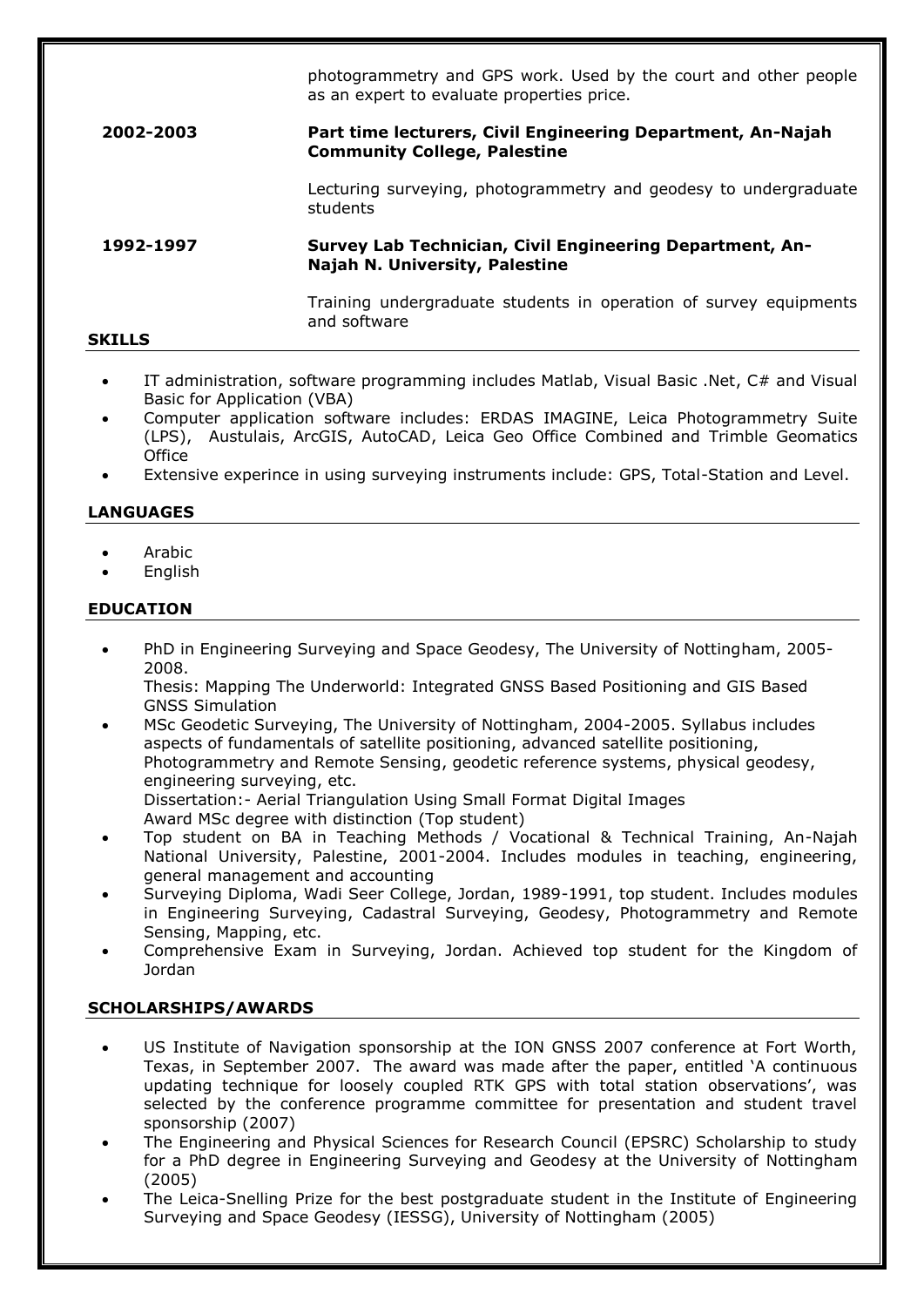## **REGISTRATION**

- Engineering Association (Palestine), Reg. No. 90100634, 2012-Present
- The Royal Institue of Navigation (UK), 2007-Present
- Institution of Civil Engineering Surveyors (UK), Membership No. 1757405, 2004-Present
- Chartered Surveyor (Palestine), Leicense No. 75, 1996-Present

## **SOME OF SURVEYING PROJECTS**

- Photogrammetric Projects (2010-Present):
	- o Ajja+Anza+Koor+Fahma Jenin area (14,000 donums)
	- o Der Balot Salfeet area (3,000 donums)
	- $\circ$  Beit Ligia + Beit Sira + Kharbata Ramallah area (11,000 donums)
	- o Nottingham University (educational project) in the UK and creating a three dimensional model of the University
- Surveying Projects (1996 Present):
	- $\circ$  Jericho Gate Jericho (2014): Topographic Surveying and road sections of 3000 domuns (Universal Group).
	- $\circ$  Nwemeh site Jericho (2013): Topographic Surveying and subdivision of 600 domuns (Amar Group).
	- $\circ$  Burham site Ramallah (2012): Topographic Surveying of 80 domuns (Amar Group).
	- $\circ$  Nablus Industrial Area Nablus (2012): Topographic Surveying of 120 donums (Amar Group).
	- $\circ$  Toor Streets in Jerzeem Mountain Nablus (2012): 4 km Surveying and design of interior roads (Samerian Village Council).
	- $\circ$  Ramallah Schools Ramallah (2011): 5 Schools, details surveying of the existing schools in Ramallah (Universal Group - UG)
	- o Qbiba and Qatana Jerusalem (2011): 40 km Surveying for water network (Abu Hanood Construction Company).
	- $\circ$  Albireh Treatment Plant Albireh (2011): Surveying of the existing and the proposed location of the treatment plant with UG.
	- $\circ$  Ring Road Ramallah (2010): 17 km Surveying for roads design with Universal Group (UG).
	- $\circ$  Der Al Hatab and Salem Nablus (2010): Control Points using GPS with Brothers Company.
	- $\circ$  Old Village of Haja Qalgilia (2010): Survey old village for reconstruction with Riwaq Centre.
	- o Rojeeb Sewage Network Nablus (2011): 20 km Surveying for sewage network design. (Hijjawee Center).
	- o Various Roads in Ramallh, Nablus and Jenin about 23km (2010-2011): Surveying for roads design with Al-Dear Company.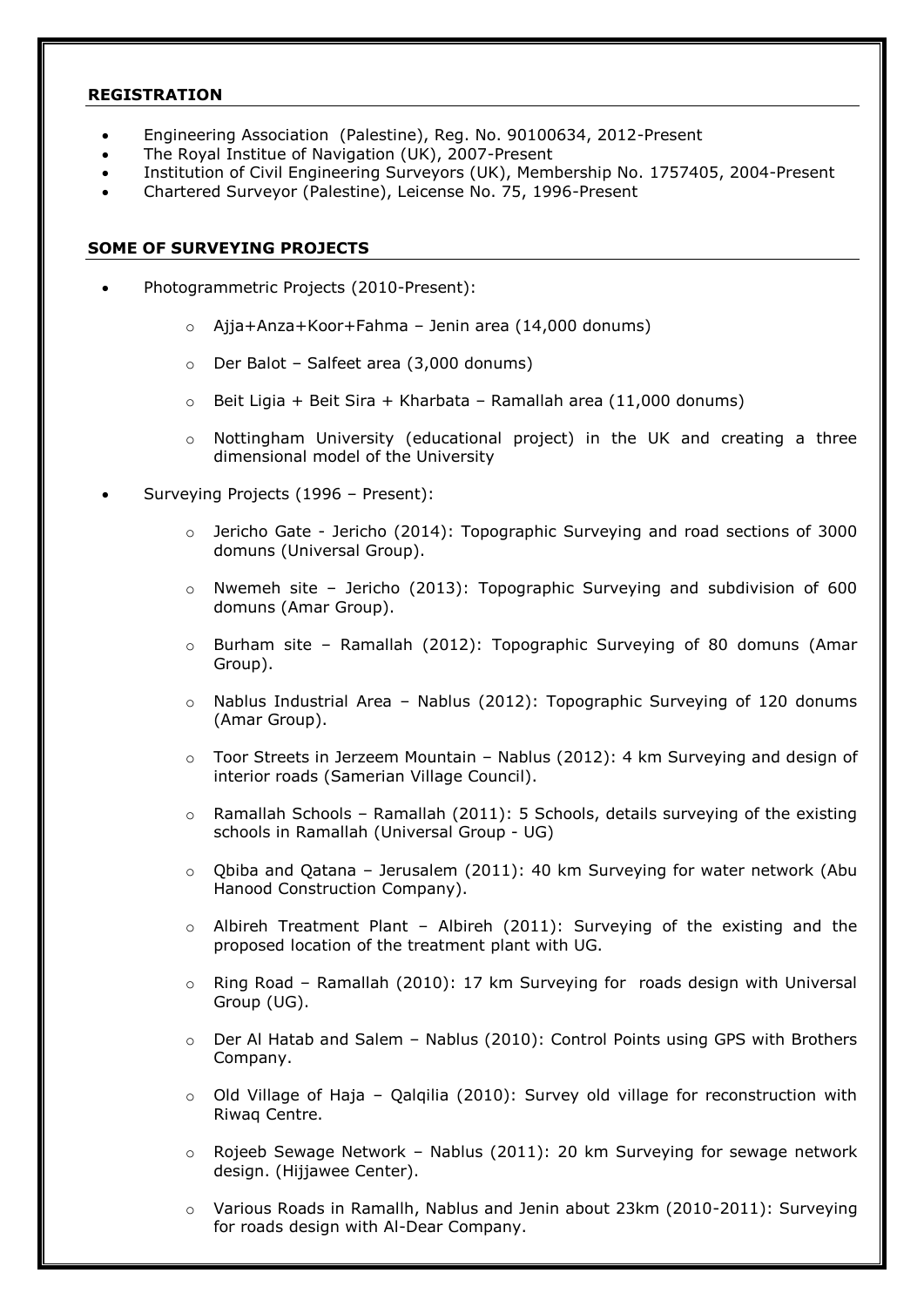- o Asera to Yassed Road Nablus (2009 -2010): Control Points using GPS, Surveying for roads design and Surveying with Contractor Almoqaweloon and UG.
- o Ramallah Valleys Ramallah (2009): Surveying for sewage design and treatment plant with UG.
- o Several Schools in West Bank (2000-Present): Preparing surveying maps, stakeout of school location and quantity calculations of earthwork with Eswed Construction Company.
- o Several hundreds of private surveying for Land New Registration and Land Subdivision during 1996 – present.
- o More than 2000 private surveying for buildings in West Bank during 1996 present.

## **SOME OF PUBLICATIONS**

Long, G, Smith, M, Mawdesley M, Taha, A, 2013. Quantitative assessment methods for the monitoring and inspection of flood defences: New techniques and recent developments. London, C717 ©CIRIA 2013 CON186 ISBN: [978-0-86017-720-3](callto:978-0-86017-720-3)

Hancock, C.; Roberts, G. W.; Taha, A.; (2009). Satellite Mapping in Cities: how good can it get?. Proceedings Institution of Civil Engineers; Civil Engineering. August 2009, Volume 162, Issue CE3, ISSN 0965 089 X.

SMITH M J and TAHA A M, 2009. Changes in camera calibration parameters of digital cameras with time *In:* OPtical 3-D measurement techniques IX, Vienna, Austria.

TAHA A, SMITH M J, 2009. Photogrammetric potential of the Canon EOS 5D MK II for precise still and video measurements *In:* RSPSoc 2009: New dimensions in earth observation, Leicester.

LONG, G., MAWDESLEY, M.J., SMITH, M. and TAHA, A., (2010). Simulation of airborne LiDAR for the assessment of its role in infrastructure asset monitoring. In *Computing in Civil and Building Engineering, Proceedings of the International Conference*, W. TIZANI (Editor), 30 June-2 July, Nottingham, UK, Nottingham University Press, Paper 215, p. 429, ISBN 978-1-907284-60-1

O. Ogundipe, C. Hancock, A. Taha, G.W. Roberts, IESSG, University of Nottingham, UK; J-P. Montillet, Forsberg Service Ltd. (2009) Mapping and Visualisation of Sub-surface Utilities in Urban Environments. *Proceedings of the ION GNSS 2009, 22-25 September, Georgia, USA*

Taha, A., Hancock, C., Roberts, G.. W. and Meng, X. (2008) The Use of GPS and INS for Centimeter Positioning Accuracy during Long GPS Outages. *Proceedings of the International Symposium of GPS/GNSS 2008, 11-14 November, Tokyo, Japan,(Paper accepted as reviewed paper).*

Taha, A., Kokkas, N., Hancock, C., Roberts, G.. W., Meng, X. and Uff, J. (2008) A GIS Approach to GNSS Simulation in Urban Canyons. *Proceedings of the European Navigation Conference 2008, 23- 25 April, Toulouse, France, CD-ROM.*

Ogundipe, O., Hancock, C., Taha, A. and Roberts, G. W. (2008) The Use of High Sensitivity GPS for Mapping Sub-surface Utilities. *Proceedings of the European Navigation Conference 2008, 23-25 April, Toulouse, France, CD-ROM.*

Roberts, G. W., Hancock, C., Ogundipe, O., Meng, X., Taha, A. and Montillet, J-P. (2007) Positioning Buried Utilities Using an Integrated GNSS Approach. *Proceedings of the International Global Navigation Satellite Systems Society (IGNSS) Symposium 2007, 4 – 6 December, The University of*